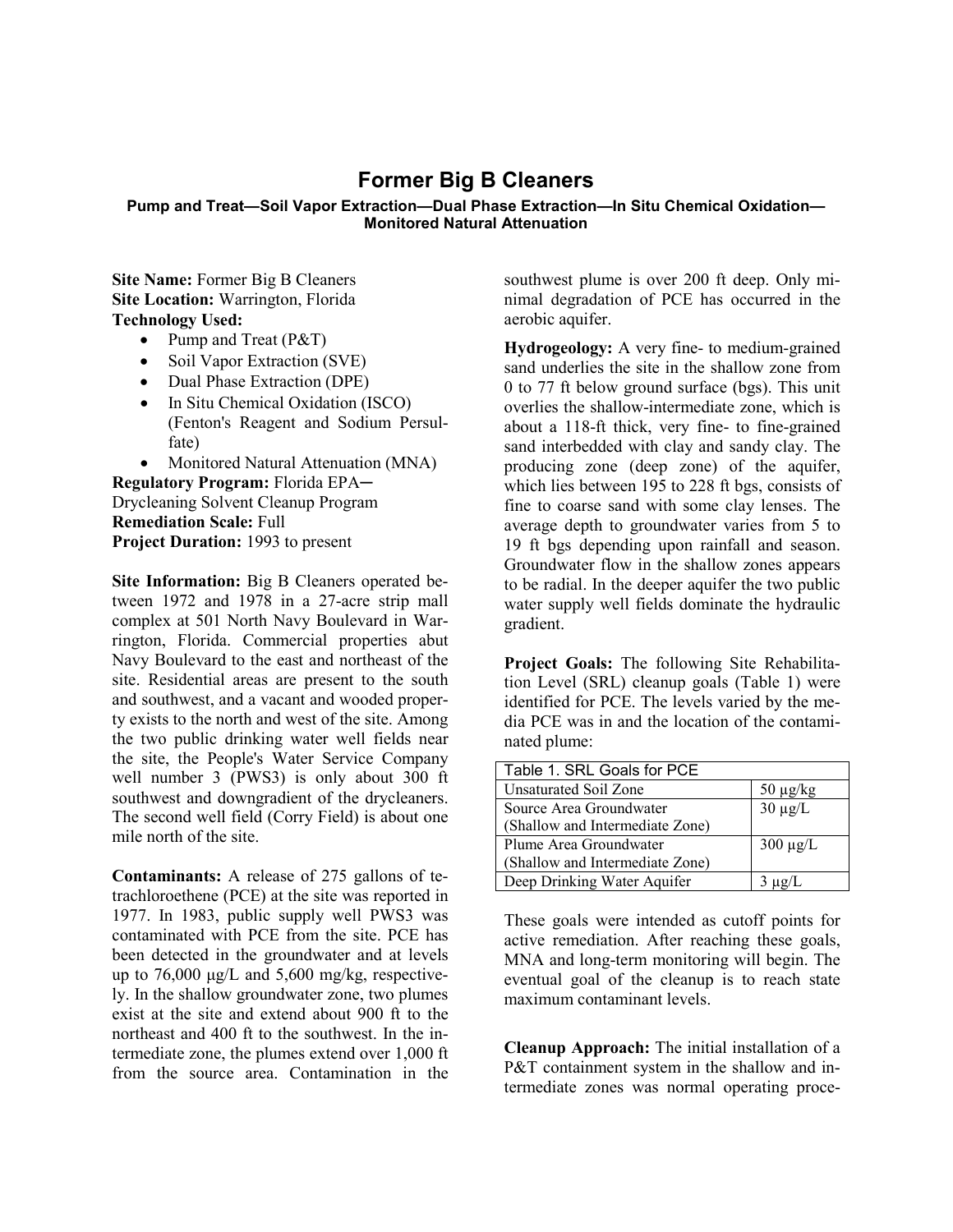dure. A P&T system in the deep zone was not seen as practicable as it could hardly compete with the nearby production well which was, with the addition of the carbon treatment system, acting as a containment system itself. The P&T system was shut down in 1995 due to maintenance problems and because it was drawing shallow contamination into the deeper zone

A free dense non-aqueous phase liquid (DNAPL) was found in the soil immediately under the building slab Two SVE wells were constructed to address the this source zone. Without treatment, the DNAPL source zone in the unsaturated soil beneath the site would remain a source of contamination as the water table seasonally fluctuated up to very shallow depths. Shallow monitoring well data downgradient from this source area reflected increasing and decreasing concentrations of PCE caused by these fluctuations. One SVE well was very shallow and had a 10 ft long lateral screen set at 3 ft bgs (Figure 1). The other SVE well was a 35 ft deep dual-phase well (DPW). The DPW was used to partially dewater the nearby saturated zone and allow access by the SVE system to potential residuals in the saturated zone. The system operated from March to August 2000 and November 2000 to January 2001.



An ISCO pilot study was conducted in 2002 to determine the effectiveness of a modified Fen-

ton's Reagent solution on PCE under sitespecific conditions and to determine the approximate radius of influence an injection well would have. Thermo-couples were also set near the injection screen to measure near-screen temperatures during the injection to determine if PVC pipe could be used to construct the injection wells. The study showed that the modified Fenton's Reagent was appropriate, and subsurface temperatures remained under 150ºF, indicating that PVC could be used.

As part of the pilot study effort, 30 diffusion bags were distributed among six wells. They were placed at about 4 ft intervals across the well screens with one well receiving six bags, four wells three bags, and a recovery well 12 bags. The analytical results showed variability within the well screens with concentrations generally increasing with depth.

After SVE remediation of the shallow source zone, a study was undertaken to determine the best location for the full-scale ISCO injection zones. Groundwater was sampled in one boring near the source area at five ft intervals from 10 to 120 ft bgs. The groundwater samples were taken using a 5-ft stainless steel screen attached to a 5-ft casing that was equipped with a packer. At each sampling interval the packer was inflated and the "well" purged. At several other downgradient borings samples were taken at 20 ft intervals. The sampling results revealed hotspot horizons in the subsurface and these were specifically targeted for ISCO treatment.

The ISCO treatment system consisted of 15 injection wells and 20 injection intervals (Figure 3). Five of the wells had 10 ft screens set at 85 to 95 ft and 105 to 115 ft bgs. Baseline chemical measurements were made in the monitoring wells before injection, and downgradient wells were also monitored using downhole instrumentation for water quality parameters (pH, temperature, dissolved oxygen, specific conductance, and redox).

Twenty-four hours before injecting approximately 12,000 gallons of hydrogen peroxide,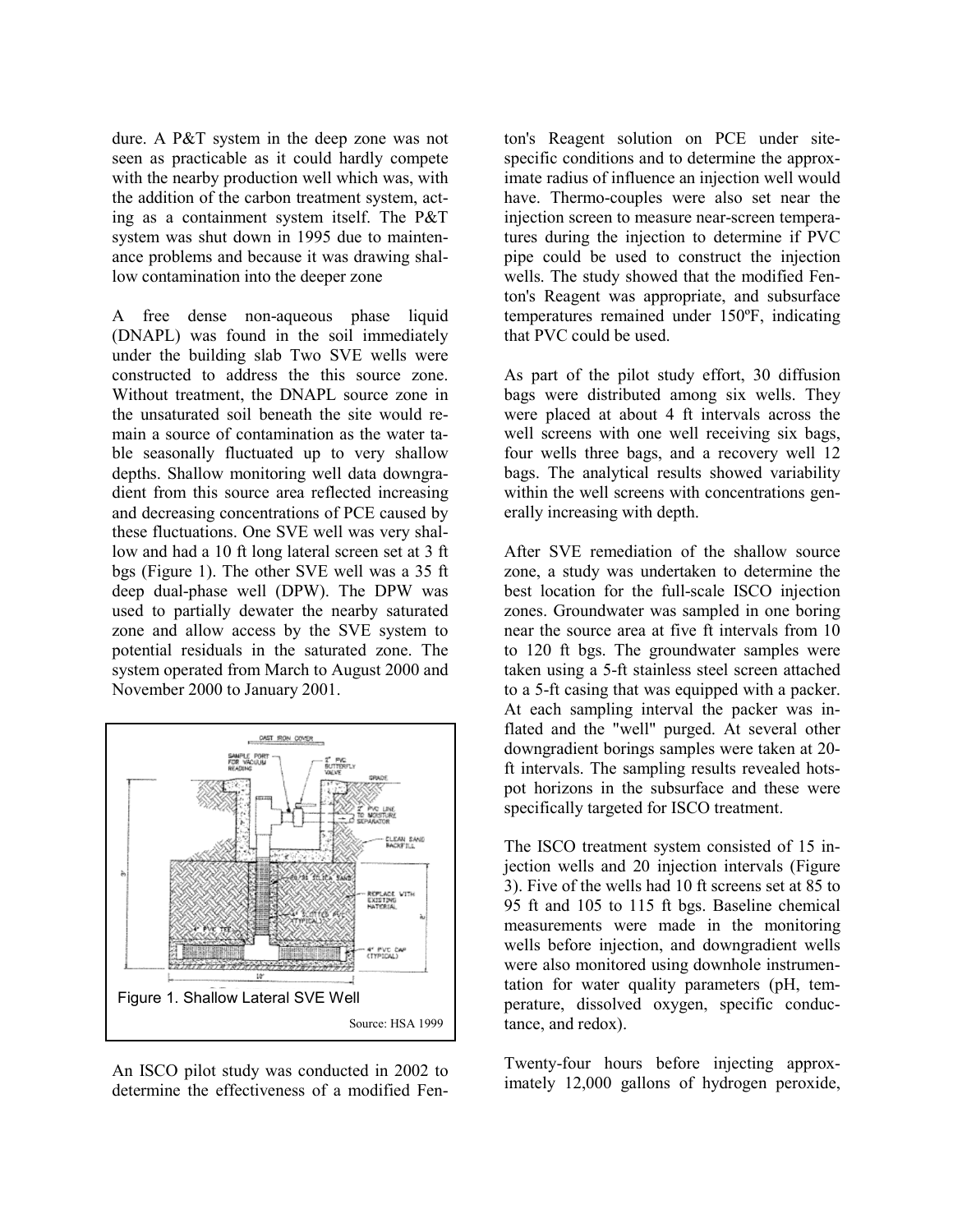100 gallons of a ferrous sulfate, sodium persulfate, and hydrochloric acid solution was injected into each screened interval. The initial injection of hydrogen peroxide and its subsequent reaction resulted in water flowing out of nearby monitoring wells and the injection was delayed while these wells were firmly capped. In general, sampling results after the injection indicated initial increases in PCE concentrations over baseline values with significant decreases over time. The injection activity lasted from June 18 to July 12, 2004.

After examining the results of the first ISCO treatment, a second injection of 12,167 gallons of hydrogen peroxide was performed July 18 to August 4, 2005 in the same fashion as the first.

The site is currently undergoing MNA and longterm monitoring.

The SVE/DPW cost to design and implement was \$141,000. The pilot ISCO design cost \$27,900. Implementation of the ISCO (injection well installation & 2 injection events cost \$479,700 (SCRD 2009).

**Project Results:** The P&T system that was installed in 1993 and operated for two years treated approximately 7.8 million gallons of water and recovered about 2.6 gallons of PCE. However, since it was designed as a containment system, it did very little to change onsite contaminant concentrations, and it may have contributed to increased PCE concentrations in the public supply well.

The SVE system effectively cleaned up the source zone contamination in the unsaturated and near-surface saturated areas underneath the facility. The system operated for about eight months and recovered approximately 215 lbs of contaminants. It was shut down to accommodate redevelopment at the site. At the time of shutdown, concentrations of PCE in the influent had fallen from 3,100 mg/m<sup>3</sup> to 2.8 mg/m<sup>3</sup>.

The dewatering well associated with the SVE system was taken offline at the same time as the SVE system. At the time of shut down, the dewatering well had extracted 889,795 gallons of water and recovered 1.15 lbs of PCE. The PCE concentrations in the pumped water over time became asymptotic, indicating that the significant source under the facility in the shallow zone was no longer present. Rebound was not expected because soil in the area being pumped had low total organic carbon and consisted primarily of sand.

An evaluation of PCE concentrations in the groundwater following the first ISCO injection concluded that a second ISCO injection, conducted about a year later, would be necessary. PCE concentrations from the comprehensive groundwater sampling event that occurred in late November and early December 2005 after the second injection ranged from non-detect (1  $\mu$ g/L) to 408  $\mu$ g/L. The 408  $\mu$ g/L and a 357 µg/L value were from a double-screened source area injection well. All other wells on site had PCE values that were below the 300  $\mu$ g/L goal and, in many cases, substantially below. A comparison of before and after ISCO applications for contaminated wells is found in Table 2.

The 2012 Groundwater Monitoring Report states that the plume is stable while noting that PCE groundwater concentrations range up to 420 μg/L (which is above the Natural Attenuation Default Source Concentration of 300 μg/L). The site remains in a long term monitoring mode.

## **Sources:**

HSA Engineers and Scientists. 1994. Remedial Alternatives Analysis Warrington Village Shopping Center. Florida Department of Environmental Protection, 17 pp.

HSA Engineers and Scientists. 1999. Interim Remedial Action Plan for Warrington Village Shopping Center. Florida Department of Environmental Protection, 183 pp.

HSA Engineers and Scientists. 2002. Pilot Study Plan for Warrington Village Shopping Center. Florida Department of Environmental Protection, 109 pp.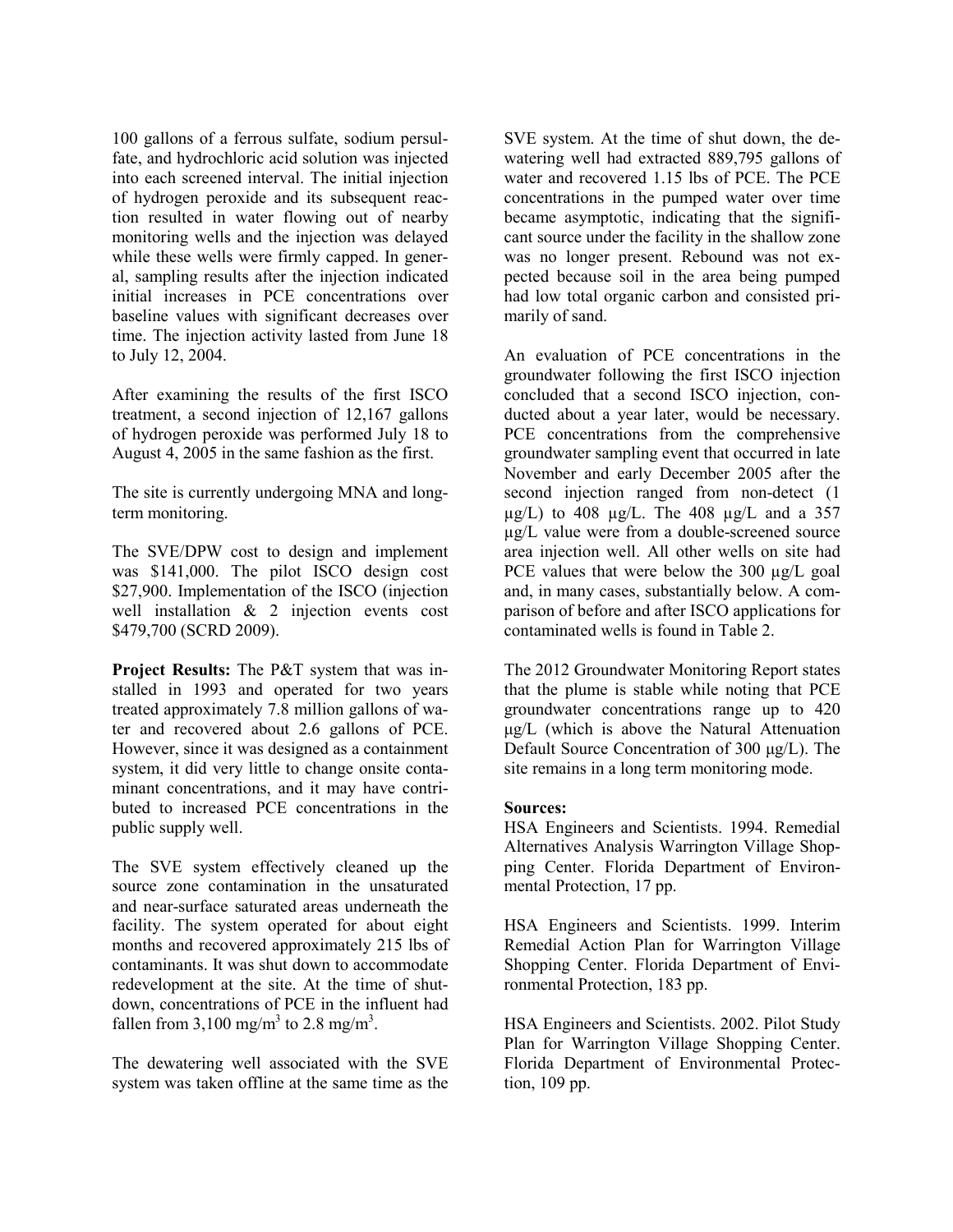HSA Engineers and Scientists. 2004a. Remedial Action Plan for Warrington Village Shopping Center. Florida Department of Environmental Protection, 272 pp.

HSA Engineers and Scientists. 2004b. Remedial Action Plan Implementation Report (Month 1), Former Big B Cleaners, Warrington Village Shopping Center. Florida Department of Environmental Protection, 174 pp.

HSA Engineers and Scientists. 2005a. Remedial Action Plan Implementation Report (Month 6), Former Big B Cleaners, Warrington Village Shopping Center. Florida Department of Environmental Protection, 68 pp.

HSA Engineers and Scientists. 2005b. Remedial Action Plan Implementation Report Phase Two, Former Big B Cleaners, Warrington Village Shopping Center. Florida Department of Environmental Protection, 93 pp.

HSA Engineers and Scientists. 2006. Groundwater Monitoring Report Former Big B Cleaners,

Warrington Village Shopping Center. Florida Department of Environmental Protection, 100 pp.

HSA Engineers and Scientists. 2012. Groundwater Monitoring Report Former Big B Cleaners, Warrington Village Shopping Center. Florida Department of Environmental Protection, 890 pp.

[http://dwmedms.dep.state.fl.us/Oculus/servlet/pr](http://dwmedms.dep.state.fl.us/Oculus/servlet/preview?Action=ViewDoc&DocGUID=5.187777.1&SearchTerm) [eview?Action=ViewDoc&DocGUID=5.187777.](http://dwmedms.dep.state.fl.us/Oculus/servlet/preview?Action=ViewDoc&DocGUID=5.187777.1&SearchTerm) [1&SearchTerm=](http://dwmedms.dep.state.fl.us/Oculus/servlet/preview?Action=ViewDoc&DocGUID=5.187777.1&SearchTerm)

State Coalition for Remediation of Drycleaners (SCRD). Former Big B Cleaners . 2009 [http://www.drycleancoalition.org/profiles/displa](http://www.drycleancoalition.org/profiles/display.cfm?id=29) [y.cfm?id=29](http://www.drycleancoalition.org/profiles/display.cfm?id=29)

## **Project Contacts**

Anastasia Davis Florida Department of Environmental Protection Phone: 850-245-8927 Email: [anastasia.davis@dep.state.fl.us](mailto:anastasia.davis@dep.state.fl.us)